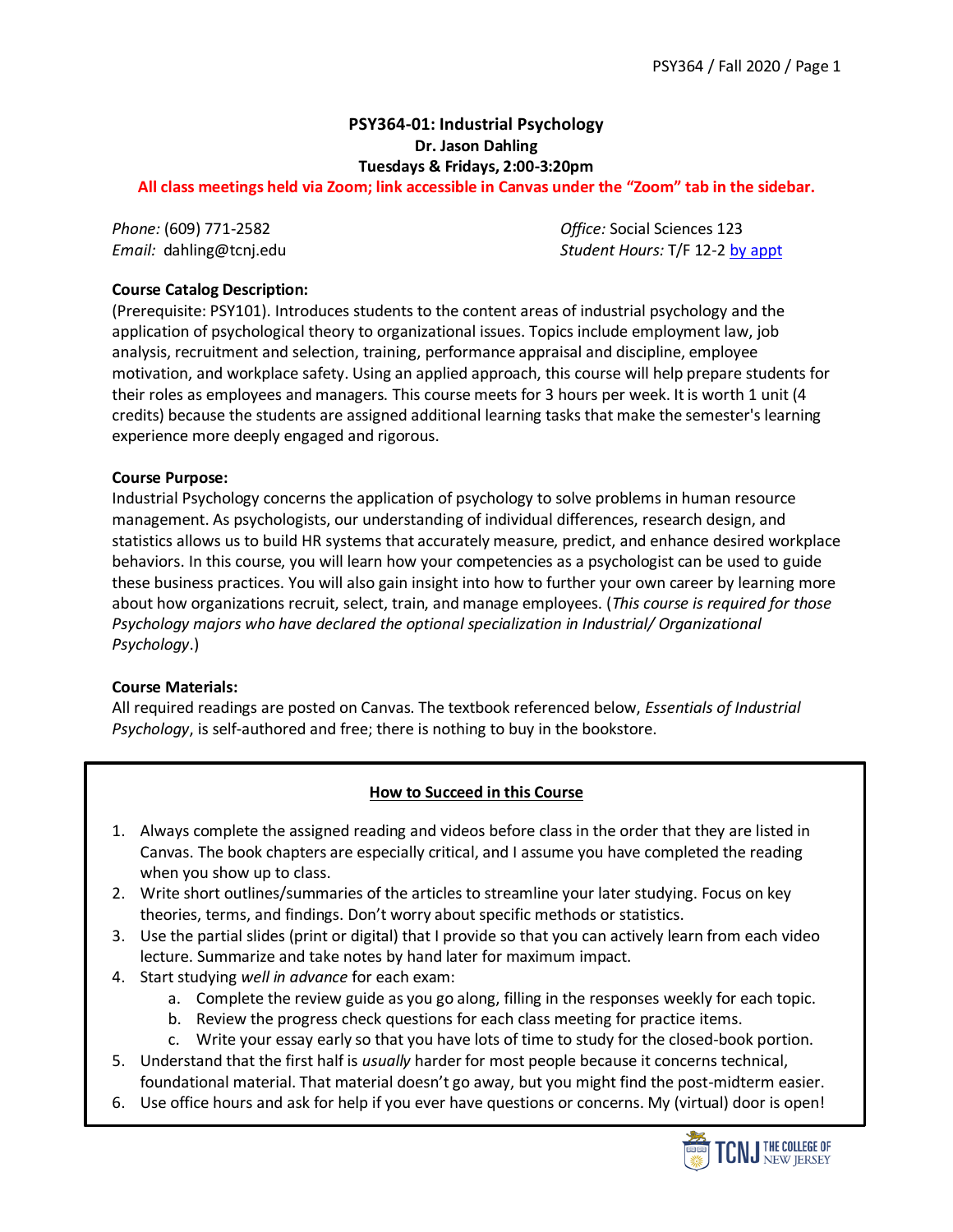## **Learning Objectives:**

This course satisfies department learning objectives #1 (*Written Communication*), 5 (*Critical Analysis and Reasoning*), 6 (*Information Literacy*), 9 (*Respect for Diversity*), 10 (*Ethical Reasoning*), 12 (*Psychological Knowledge*), 13 (*Applying Psychology*), and 14 (*Career Preparation*). In plain language, I want you to:

- Become conversant about the major practice areas of Industrial Psychology.
- Gain further comfort with statistical concepts in the context of making personnel decisions.
- Complete a series of hands-on projects involving job analysis, selection decisions, training programs, and employee well-being.
- Deepen your understanding of tests and measurements so that you can collect accurate information and make sound data-based decisions.
- Prepare for other focused seminar courses in Industrial/Organizational Psychology or Human Resource Management.

### **Course Requirements:**

### **1. Exams**

We have two exams, each worth a total of 70 points. Each exam includes both a Canvas component and a take-home component. The Canvas component (40 points) is a conventional, closed-book test that consists of multiple choice and short answer questions. The take-home component (30 points) is an open-book, substantive essay question that is due on the scheduled exam day. The final exam draws on select content from the first half of the course, but emphasizes new material introduced after the midterm.

### **2. Projects**

Projects build on the knowledge and skills that you have gained in class by giving you an opportunity to apply what you have learned. All four projects should be completed individually and are worth 20 points each. Details about each will be provided at a later point in class after we have covered the necessary content for you to complete them.

### **3. Class Participation**

Participation is graded because thoughtful and active participation is essential to being successful in this course. You are expected to play an active role in online class discussions. Attendance does not constitute participation; if you have not completed the assigned reading and cannot make meaningful contributions, expect a low grade for the day. See the syllabus addendum on Canvas for more details about participation.

### **Grading Criteria:**

| COURSE COMPONENT               | <b>POINT VALUE</b> |
|--------------------------------|--------------------|
| Exams $-2$ @ 70 points each    | 140                |
| Projects $-4$ @ 20 points each | 80                 |
| <b>Class Participation</b>     | 20                 |
| ΤΟΤΑL                          | 240                |

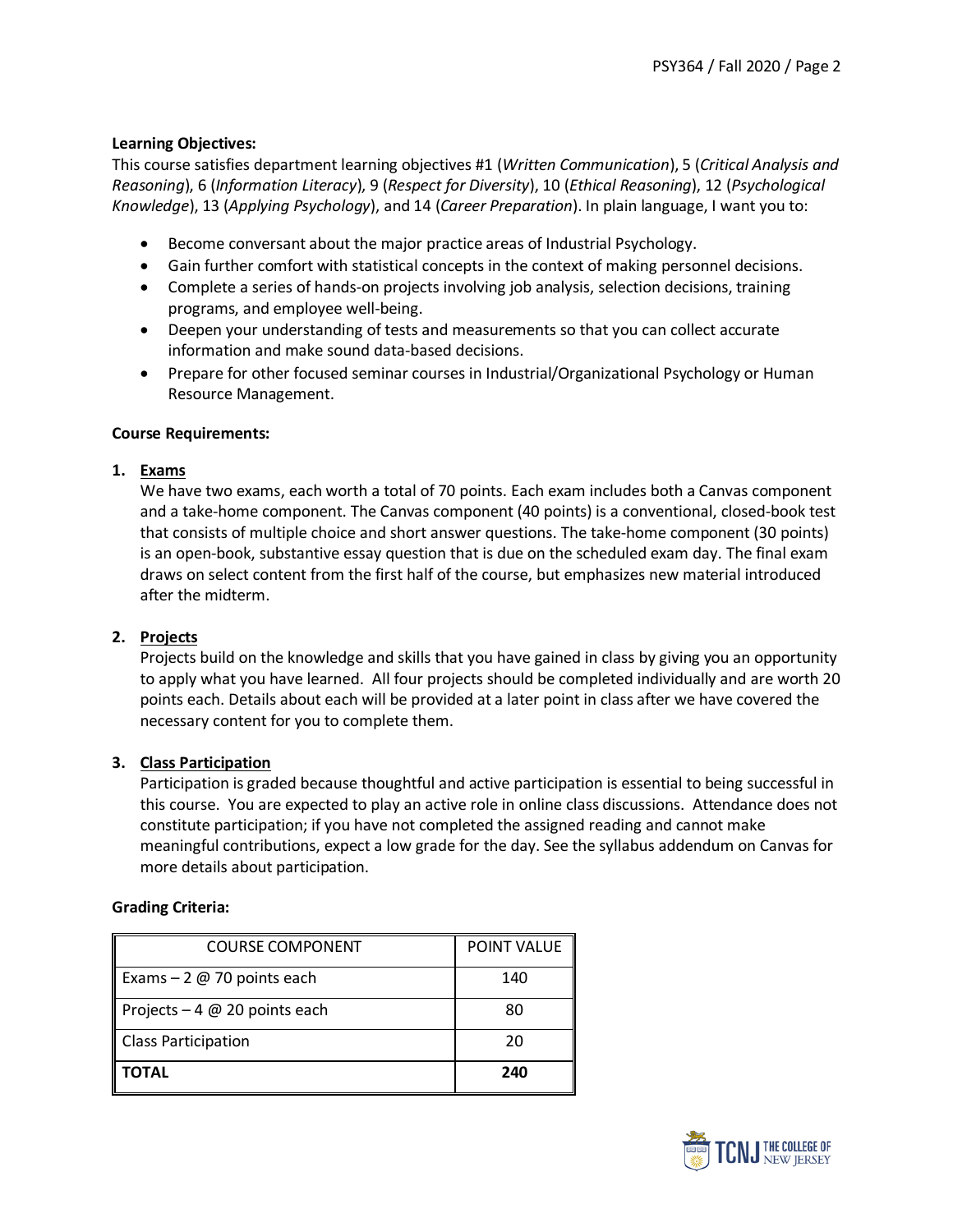| <b>EARNED % TOTAL</b> | <b>COURSE GRADE</b> | <b>EARNED % TOTAL</b> | <b>COURSE GRADE</b> |
|-----------------------|---------------------|-----------------------|---------------------|
| 93-100%               | A                   | 73-76%                |                     |
| 90-92%                | А-                  | 70-72%                | $C-$                |
| 87-89%                | B+                  | 67-69%                | D+                  |
| 83-86%                | B                   | 60-66%                |                     |
| 80-82%                | $B -$               | < 60%                 |                     |
| 77-79%                | C+                  |                       |                     |

Final grades will be based on the percentage of total points that you earn. The following grading system will be used to assign letter grades for the course; I round up only from the .5 decimal place or higher:

## **Course Policies**

### **Academic Integrity Policy:**

Cheating and plagiarism are serious violations of the College's Academic Integrity Policy. It is your responsibility to familiarize yourself with this policy, which is available in full at the link below. Under this policy, I am obligated to file any academic integrity violations for review. In the interest of promoting academic integrity, all work submitted to Canvas will be subjected to a plagiarism scan. Please note that the result of this scan is that your work will be stored anonymously within the Turn-It-In system to be compared against future submissions made by other students. <https://policies.tcnj.edu/?p=130>

### **Assignment Policies:**

- **Assigned Reading:** Any required readings will be posted on Canvas for you to download. Read the materials carefully because you will be expected to discuss the readings and have sufficient understanding to participate in class activities.
- **Assignment Submission:** All assignments must be submitted to Canvas for a timestamp and plagiarism scan unless otherwise indicated; emailed submissions will not be accepted. You are responsible for checking that you have uploaded the correct file before the assignment deadline, that your uploaded file has a valid .doc or .docx extension, and that your uploaded file can be opened. Incorrect, invalid, or "corrupted" documents accrue a late penalty.
- **Exams (Canvas):** The Canvas portion of each exam is a closed book, individual assignment. Using any resources or seeking help will constitute an academic integrity violation. Make-up exams are only provided in extenuating circumstances, defined at my discretion, and will differ in format and content from the exam administered to the rest of the class.
- **Late Assignments:** Canvas reports the dates and times that items are due. Late submissions will be penalized at a rate of 15% per 24-hour block after the deadline. That is, an assignment submitted up to 24 hours late receives a 15% penalty, between 24-48 hours late receives a 30% penalty, and between 48-72 hours late receives a 45% penalty. After an assignment is in excess of 72 hours late, including weekends, I will no longer accept it and you will receive a 0% grade.

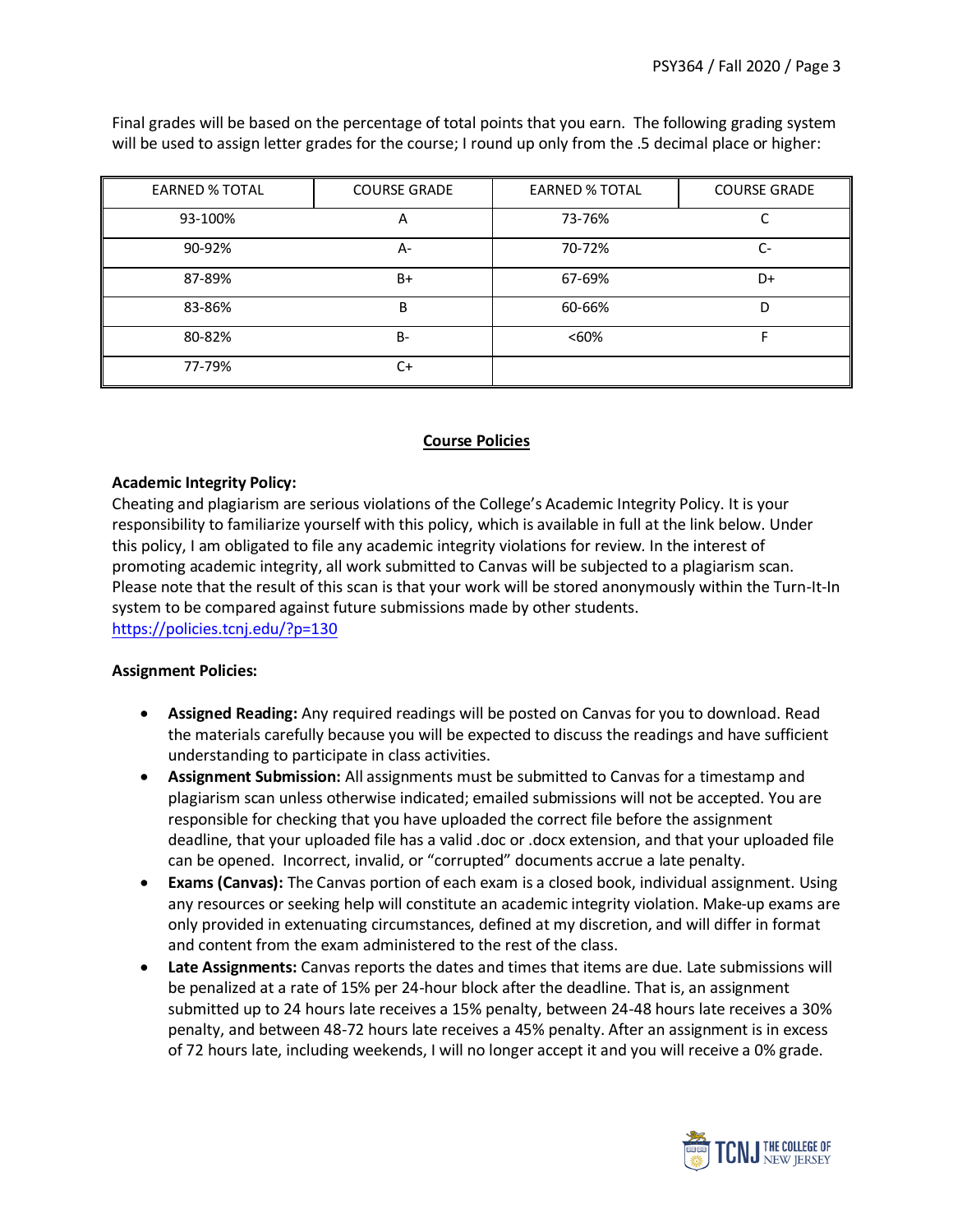• **Participation:** See the syllabus addendum on Canvas concerning participation for full details of how this grade is derived and what I expect. You are responsible for reading and understanding this document.

#### **Attendance Policy:**

Attendance is expected in accordance with College attendance policy, as explained in full here: <https://policies.tcnj.edu/?p=77>

#### **Communication Policy:**

All communication about the course will be sent to your TCNJ email. You are expected to check this account every day, and failure to read email from me is not an acceptable excuse for course problems. All communication to me should be emailed to  $\frac{dahling@tcnj.edu}{dahling@tcnj.edu}$  please do not message me through Canvas.

#### **Disability Policy:**

Any student who has a documented disability and needs academic accommodations should notify me prior to any assignment due dates and contact the Accessibility Resource Center (609-771-2571). Accommodations are individualized and in accordance with Section 504 of the Rehabilitation Act of 1973 and the Americans with Disabilities Act of 1991. See here for more information: <https://policies.tcnj.edu/?p=145>

#### **Statement of Ethical Principles:**

The Psychology Department has adopted a set of Ethical Principles to communicate our values and guide the conduct of our members. We strive to uphold these principles in all of the contexts in which the members of the department engage: in courses, in research, and in the community. All members of our community - students, faculty and staff – are responsible for familiarizing themselves with these principles and abiding by them. This statement is not intended to replace, but rather expands on existing federal and state protections as well as local policies at TCNJ. Our intention is to more fully articulate the rights and responsibilities of an ethically responsible community of learners in the Psychology Department. A link to the Ethical Principles can be found here: <https://psychology.tcnj.edu/ethical-principles/>

#### **Student Conduct Policy:**

The College of New Jersey Policy Prohibiting Discrimination in the Workplace/Educational Environment governs the college's commitment to and expectations of having an environment that respects the diversity of all members of the campus community. Under this policy, forms of discrimination or harassment based upon specific protected categories are prohibited and will not be tolerated. If you wish to report a concern, please contact Kerri Thompson Tillett, Chief Diversity Officer, at 771-3139, or via email at [thompsok@tcnj.edu.](mailto:thompsok@tcnj.edu)

<https://policies.tcnj.edu/?p=870>

### **Technology Policies:**

During class meetings, please keep your microphone muted unless you are participating in the discussion. Cameras should be on unless you have insufficient bandwidth to do so. Class meetings are recorded and accessible in Canvas under Zoom -> Cloud Recordings for later studying purposes, but may be removed at my discretion or at the request of student participants (see below).

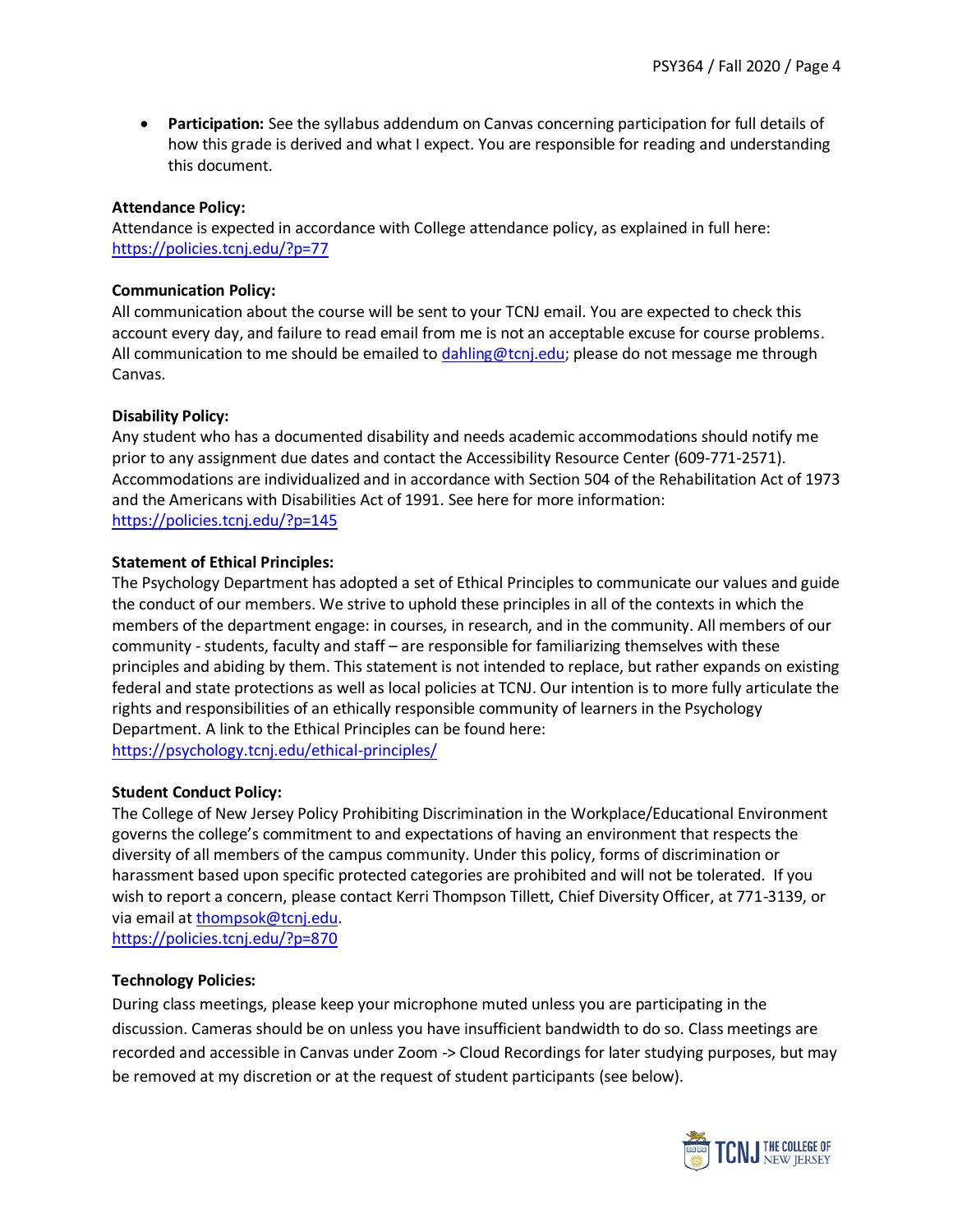### **TCNJ Classroom Recording Policy:**

In accordance with the Remote Classroom Camera/Microphone Use and Recording Policy our class sessions may be audiovisually recorded (both for students in the class to refer back to and for enrolled students who are unable to attend live). Recordings of your audiovisual participation in the class session are considered "directory information" under the College's Family Educational Rights and Privacy Act Policy. Access to the recordings will be password-protected and available to students in the class through Canvas. In general, a recording will not be maintained beyond the end of the following semester (allowing students who earned a grade of incomplete to finish the course) and thereafter will be deleted unless a compelling need exists for retaining it. If you have concerns about being recorded or having the recording accessed by other students in the class, please contact your instructor or the Accessibility Resource Center, who can endeavor to address those concerns and ensure that the requirements of the Family Educational Rights and Privacy Act and TCNJ Family Educational Rights and Privacy Act Policy and Remote Classroom Camera/Microphone Use and Recording Policy are met.

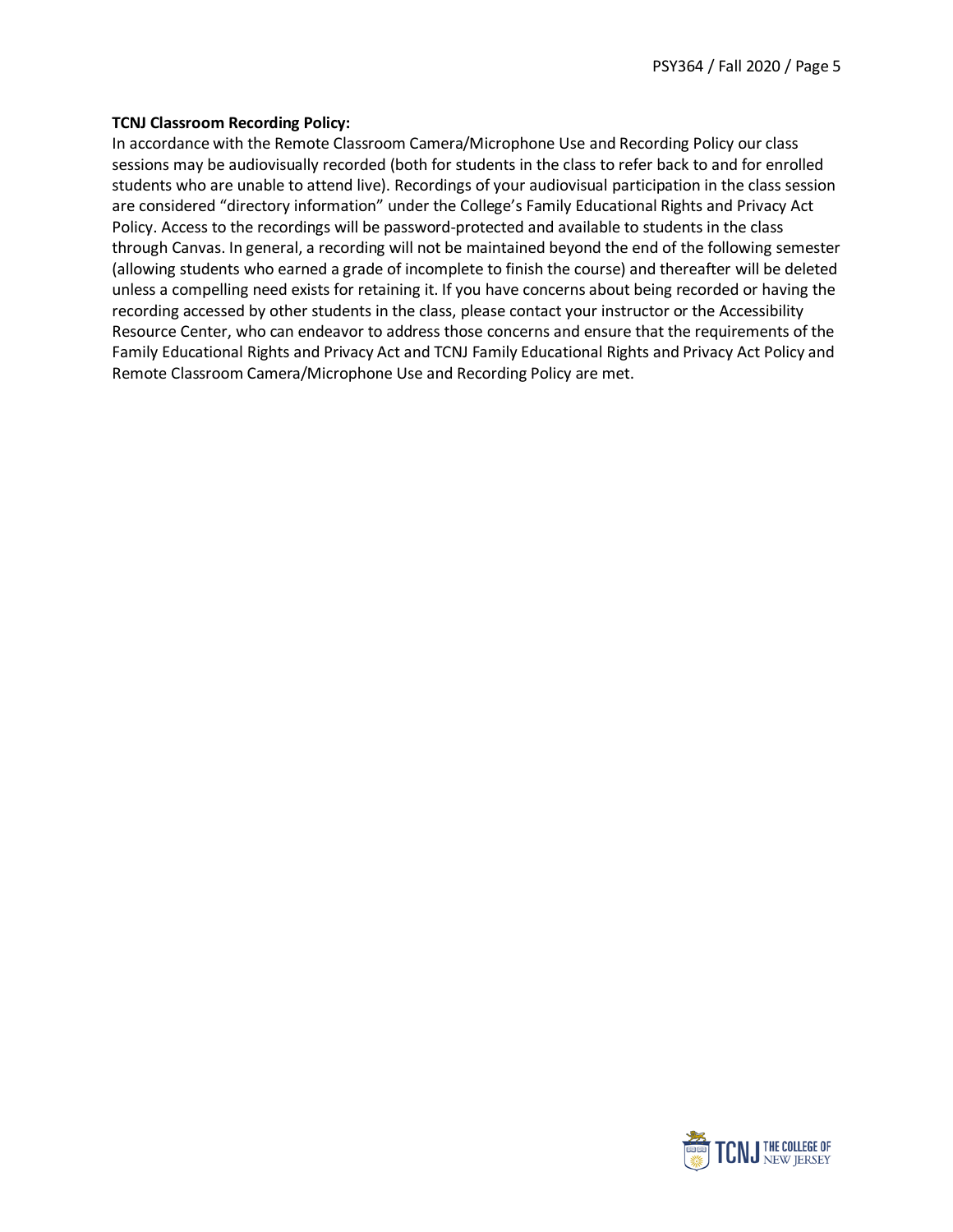**Course Outline**



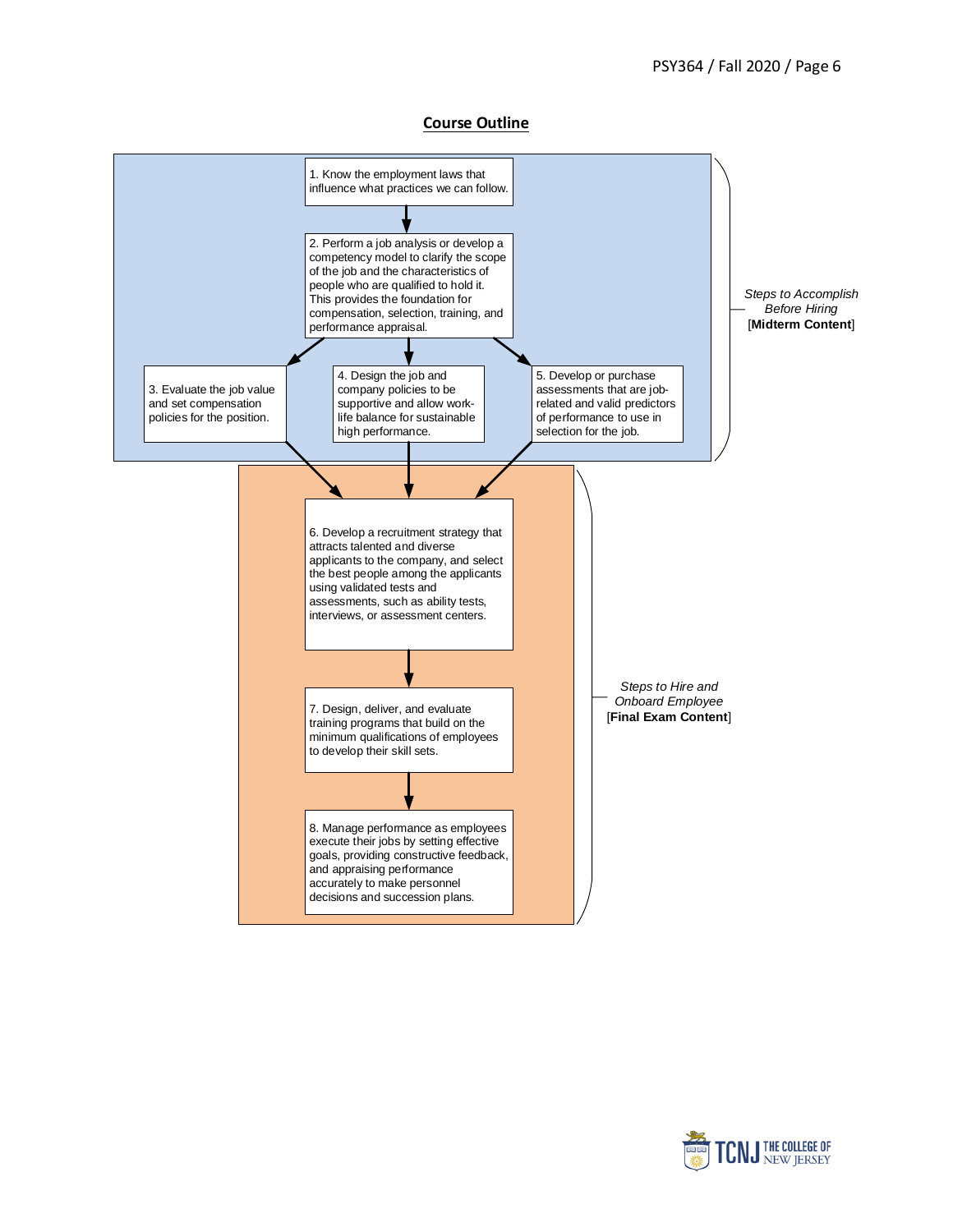## **Tentative Course Schedule**

The schedule of topics and due dates is subject to change due to unexpected delays, class cancelations, or other problems that emerge. Any changes from this schedule will be announced in class and via email. In the event of a significant disruption, I will also post an updated syllabus with revised due dates to Canvas that supersedes this original syllabus. Any items due, such as projects or take-home exam questions, must be submitted to Canvas by the start of class.

A typical class meeting will start with a discussion of the assigned material with time for open Q&A. We will then move into break-out discussions and application activities to reinforce the material and ensure understanding of the journal articles and other assigned readings. Lastly, we conclude with a look toward upcoming material and any assignments due in the near future.

| Zoom<br><b>Meeting</b>     | Topic & Assigned Items to Complete Before Zoom Meeting                                                                                                                                                                                                                                                                                                                                                                                                    | <b>Items Due to</b><br><b>Canvas</b> |
|----------------------------|-----------------------------------------------------------------------------------------------------------------------------------------------------------------------------------------------------------------------------------------------------------------------------------------------------------------------------------------------------------------------------------------------------------------------------------------------------------|--------------------------------------|
| $\overline{2}$<br>Aug<br>8 | <b>Legal Context I</b><br>Course intro video<br>Textbook, Foreword & Chapter 1<br>٠<br>Ellison v. Brady decision<br>$\bullet$<br>Lecture video                                                                                                                                                                                                                                                                                                            |                                      |
| 4<br>Sept                  | <b>Legal Context II</b><br>Roehling, M.V., & Jayasinghe, M. (2019). One size does not fit all:<br>Accommodating obesity-related disabilities in the workplace.<br>Employee Responsibilities and Rights Journal, 31, 1-27.<br>Lecture video                                                                                                                                                                                                                |                                      |
| $\mathbf{1}$<br>1          | <b>Job Analysis</b><br>Textbook, Chapter 2<br>Sanchez, J.I., & Levine, E.L. (2009). What is (or should be) the<br>difference between competency modeling and traditional job<br>analysis? Human Resource Management Review, 19, 53-63.<br>Lecture video                                                                                                                                                                                                   |                                      |
| 1<br>8                     | Compensation<br>Feedback survey<br>$\bullet$<br>Textbook, Chapter 3<br>$\bullet$<br>Gopalan, R., Horn, J., & Milbourn, T. (2017, September/<br>$\bullet$<br>October). Comp targets that work: How to keep executives from<br>gaming the system. Harvard Business Review, 95(5), 102-107.<br>Steenburgh, T., & Ahearne, M. (2012, July/August). Motivating<br>salespeople: What really works. Harvard Business Review,<br>90(7/8), 70-75.<br>Lecture video |                                      |

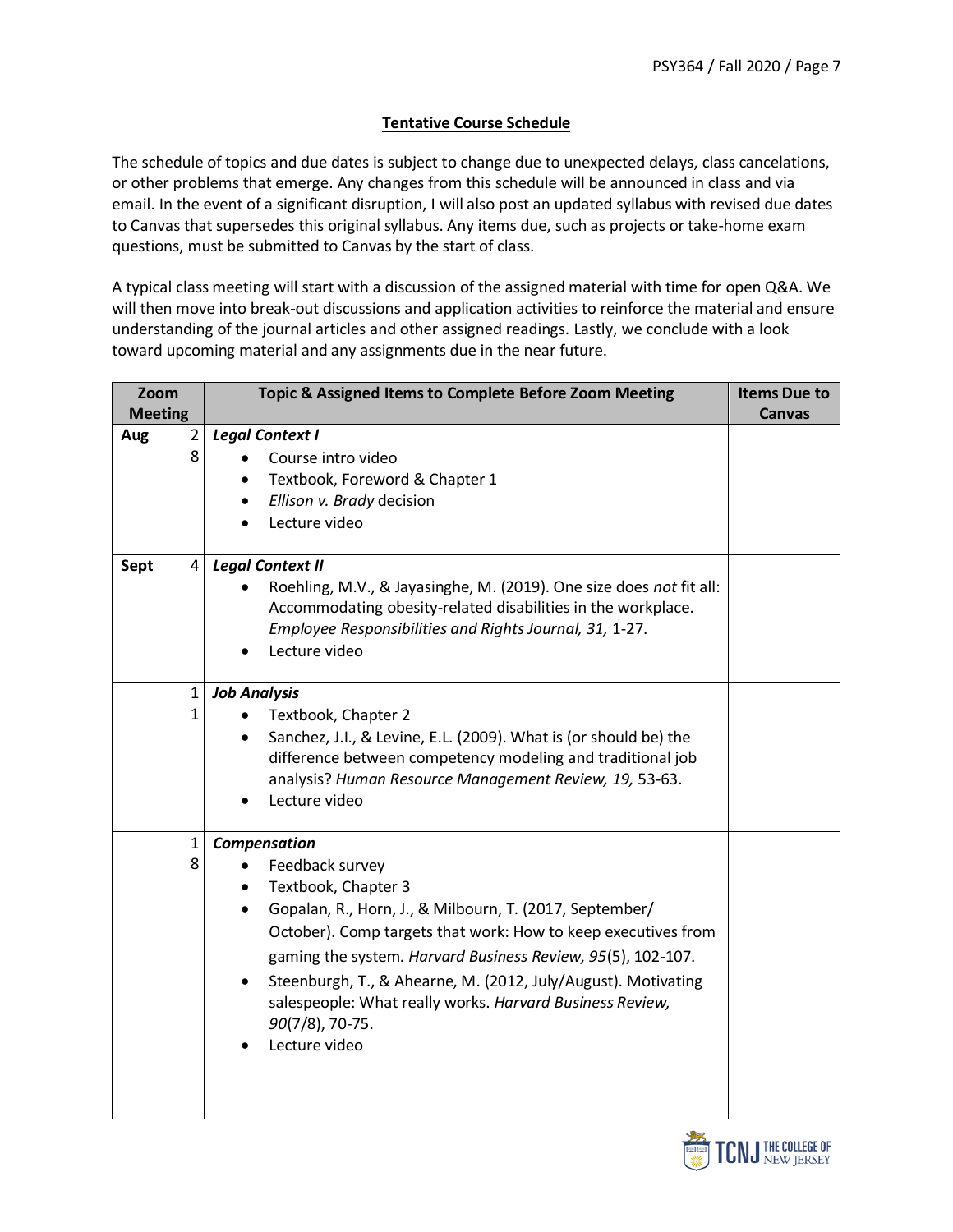| $\overline{2}$<br>5   | <b>Job Design</b><br>Textbook, Chapter 4<br>Petriglieri, J. (2018, May/June). Talent management and the<br>dual-career couple. Harvard Business Review, 96(3), 106-113.<br>Sinoway, E.C. (2012, October). No, you can't have it all. Harvard<br>Business Review, 90(10), 111-114.<br>Lecture video               | Project 1    |
|-----------------------|------------------------------------------------------------------------------------------------------------------------------------------------------------------------------------------------------------------------------------------------------------------------------------------------------------------|--------------|
| $\overline{2}$<br>Oct | <b>Criterion Development</b><br>Textbook, Chapter 5<br>Lecture video                                                                                                                                                                                                                                             |              |
| 9                     | <b>Test Validity</b><br>Textbook, Chapter 6<br>Lecture video                                                                                                                                                                                                                                                     |              |
| $\mathbf{1}$<br>3     | <b>Tuesday Exam Review</b><br>No assigned reading. I'll review anything you want, so have<br>questions and concerns ready. Attendance is optional and<br>participation is not graded.                                                                                                                            |              |
| $\mathbf{1}$<br>6     | <b>Midterm Exam</b><br>Administered online via Canvas. See details in Canvas for how<br>this exam functions.                                                                                                                                                                                                     | Exam 1 Essay |
| $\overline{2}$<br>3   | <b>Selection I</b><br>Textbook, Chapter 7<br>Lecture video<br>Textbook, Chapter 8<br>Lecture video                                                                                                                                                                                                               | Project #2   |
| 3<br>0                | <b>Selection II</b><br>Buehl, A.-K., Melchers, K.G., Macan, T., & Kühnel, J. (2019). Tell<br>me sweet little lies: How does faking in interviews affect<br>interview scores and interview validity? Journal of Business and<br>Psychology, 34, 107-124.<br>Lecture video<br>Textbook, Chapter 9<br>Lecture video |              |
| Nov<br>6              | Recruitment<br>Feedback survey<br>$\bullet$<br>Textbook, Chapter 10<br>Carter, N.T., & Highhouse, S. (2013). You will be known by the<br>company you keep: Understanding the social identity concerns<br>of job seekers. In D.M. Cable & K.Y.T. Yu (Eds.), The Oxford                                            |              |